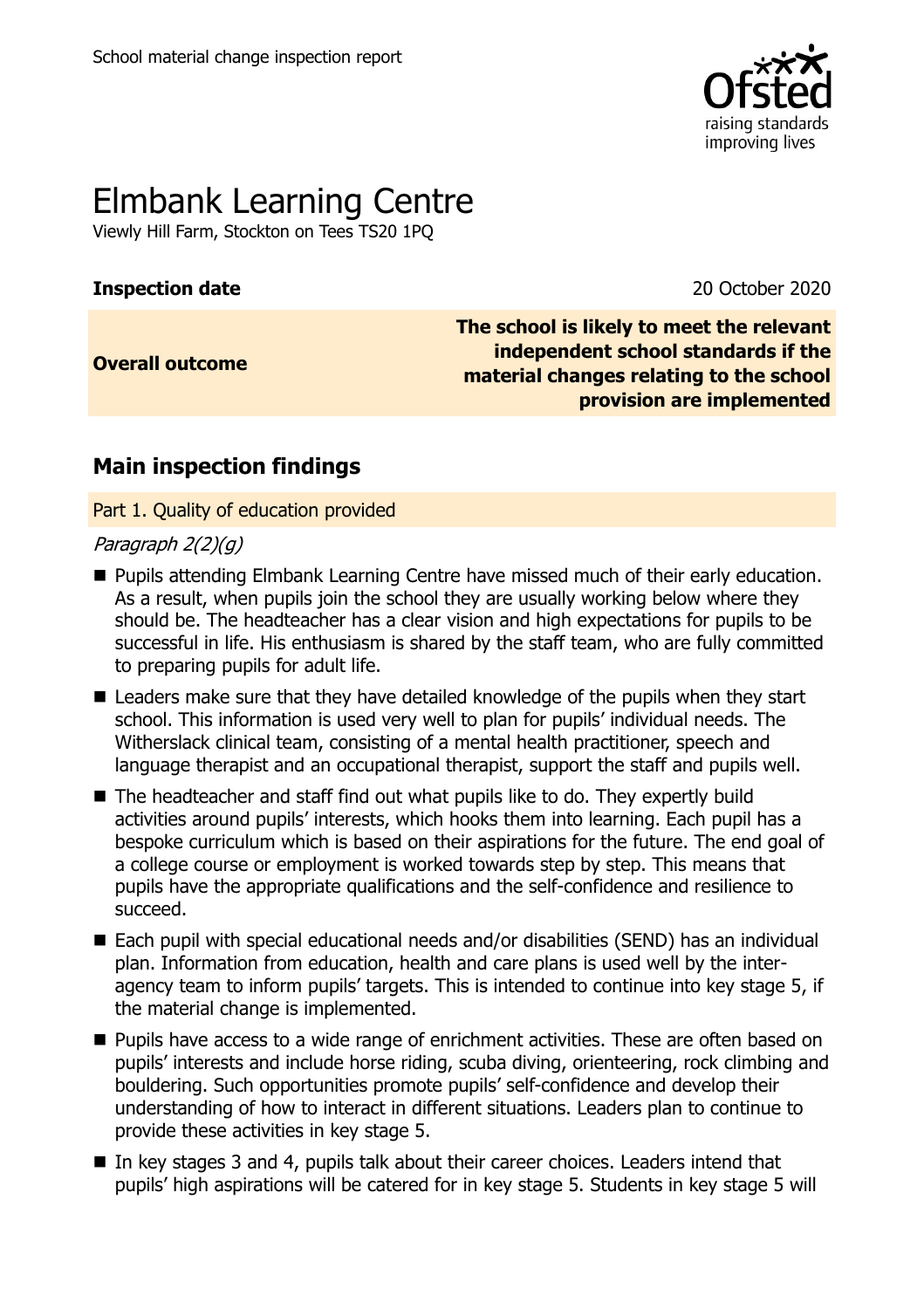

continue with career planning and have external visits to careers fairs, as well as taking part in work experience.

- The headteacher has planned carefully for the proposed material change. The curriculum at key stages 3 and 4 comprises a wide range of subjects. Each subject builds on what pupils know and fills any gaps in learning. At key stage 5, students will achieve further qualifications and follow a more personalised curriculum. Proposed curriculum plans for key stage 5 show that they match the detail and ambition of the curriculum at key stages 3 and 4. This will help students be prepared academically, socially and emotionally to take up a college or work placement.
- $\blacksquare$  The standards in Part 1 are likely to continue to be met if the material change requested is implemented.

#### Part 2. Spiritual, moral, social and cultural development of pupils

#### Paragraph 5

- Leaders have an insightful understanding of the complex needs of the pupils. They say that the development of self-esteem, self-confidence and resilience is key to pupils' success in life. The personal, social, health and economics education (PSHE) curriculum is based on materials from an external organisation. It covers a wide range of themes to nurture these characteristics.
- The school actively promotes British values through assemblies. Recent themes have included harvest festival, the importance of respect and the Jewish faith. This develops pupils' understanding of other cultures.
- Leaders ensure that pupils have opportunities to discuss and debate issues such as the Grenfell Tower disaster and Black Lives Matter. Leaders intend to continue this into key stage 5, if the material change is approved by the Department for Education.
- $\blacksquare$  Pupils accept responsibility for their own behaviour. An effective reward system encourages positive attitudes in school. Pupils can choose where they would like to go in the community if they have received enough stars. Leaders intend this reward system to continue into key stage 5, if the material change is granted.
- **Pupils show their initiative through planning events such as 'dress-down day' for** Children in Need and taking part in the Macmillan coffee morning. One pupil has raised £200 for retired police dogs by walking up Scafell Pike.
- **Pupils listen to a range of viewpoints. They are encouraged to have their own opinions** and make considered decisions. The headteacher ensures that materials that visitors are to share with pupils are checked beforehand for suitability.
- The school is working towards the 'rights respecting schools' bronze award. Through this award pupils will gain a better insight into diversity and prejudice. It will help them to be more confident in speaking out and making informed decisions.
- The provision for pupils at key stages 3 and 4 makes a positive contribution to their social, moral, spiritual and cultural development. Evidence provided during the inspection shows that this is likely to be replicated and built on in key stage 5.
- $\blacksquare$  The standards in Part 2 are likely to continue to be met if the material change requested is implemented.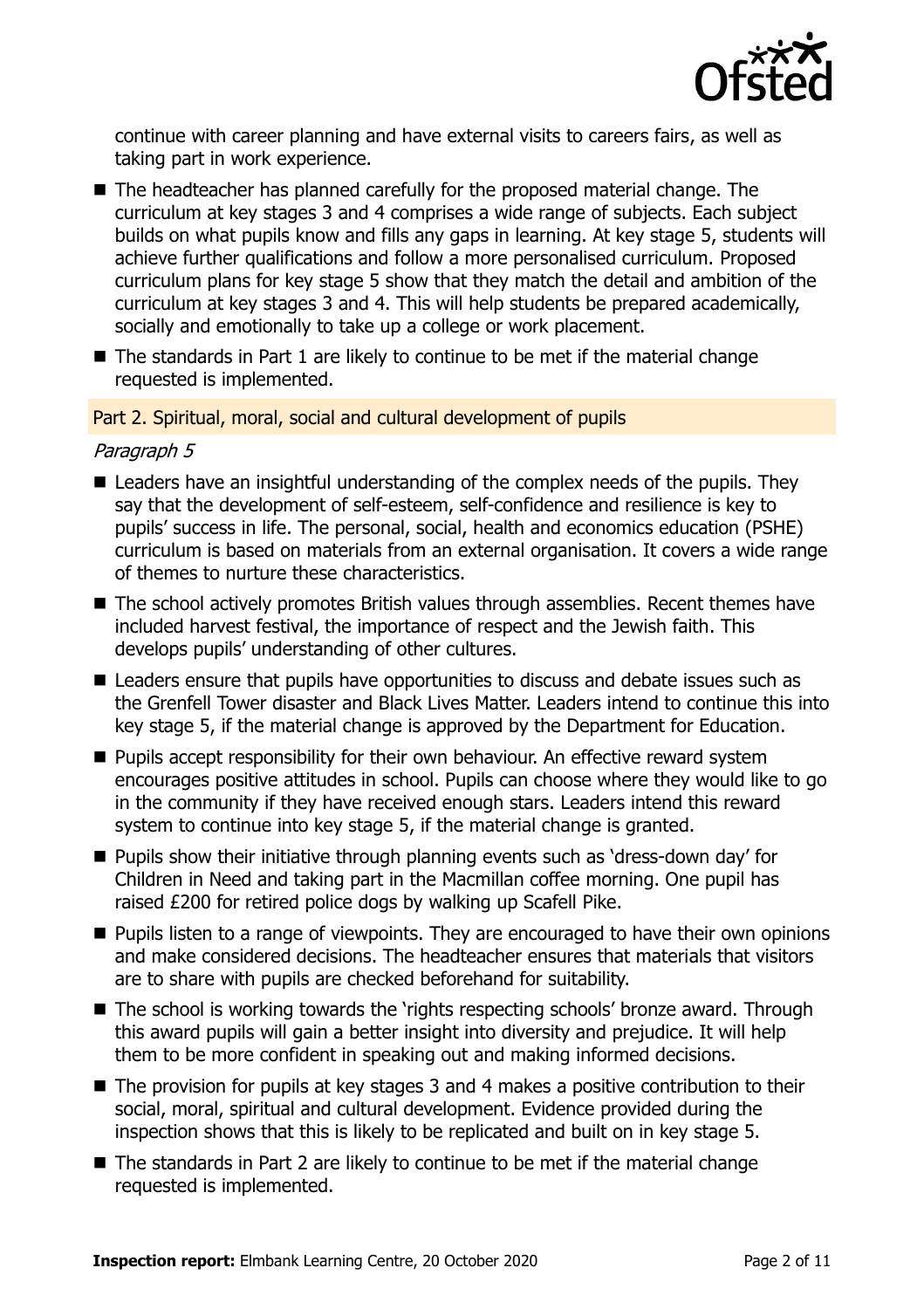

#### Part 3. Welfare, health and safety of pupils

### Paragraph 7, 7(a), 7(b)

- All staff have received appropriate training in safeguarding from the Witherslack Group. The designated safeguarding leads will receive training every two years. Staff receive refresher training annually. 'Seven-minute briefings' for staff provide regular updates and information about keeping pupils safe. Through these briefings, staff increase their knowledge of topics such as child sexual exploitation and children missing in education.
- $\blacksquare$  The proprietor has provided an appropriate safeguarding policy. The policy meets current legislative requirements. The school does not have a website. Parents and carers are provided with these policies in an information pack before their child starts the school.
- Staff have a thorough understanding of the complex needs of the pupils and the risks that they may face. This includes the risks that older students may experience in their lives. Plans are put in place to minimise these risks. The close working relationships and expertise of all disciplines within the Witherslack Group contributes to keeping pupils safe.
- The standards in Part 3 are likely to continue to be met if the material change requested is implemented.

#### Part 4. Suitability of staff, supply staff, and proprietors

Paragraphs 18(2), 18(2)(a), 18(2)(b), 18(2)(c), 18(2)(c)(i), 18(2)(c)(ii), 18(2)(c)(iii), 18(2)(c)(iv), 18(2)(d), 18(2)(e), 18(2)(f), 18(3), 20(6), 20(6)(a), 20(6)(a)(i), 20(6)(a)(ii), 20(6)(b), 20(6)(b)(i), 20(6)(b)(ii), 20(6)(b)(iii), 20(6)(c)

- The proprietor has put in place a system to check the suitability of staff to work at the school. The headteacher has undertaken safer recruitment training. All the required checks have been made on staff currently working in the school.
- The proprietor has had all the necessary checks on background and suitability to work with children.
- The proprietor does not intend to employ supply staff or to engage volunteers.

Paragraph 21(1), 21(2), 21(3), 21(3)(a), 21(3)(a)(i), 21(3)(a)(ii), 21(3)(a)(iii), 21(3)(a)(iv), 21(3)(a)(v), 21(3)(a)(vi), 21(3)(a)(vii), 21(3)(a)(viii), 21(3)(b), 21(4), 21(6)

- A single central register is in place. This records all the appropriate checks that have been made on staff.
- $\blacksquare$  The standards in Part 4 are likely to continue to be met if the material change requested is implemented.

Part 5. Premises of and accommodation at schools

#### Paragraph 29(1), 29(1)(a), 29(1)(b)

■ At the time of the previous pre-registration inspection, the areas outside the school were not finished to a good enough standard for them to be used by pupils for physical education (PE), and to play.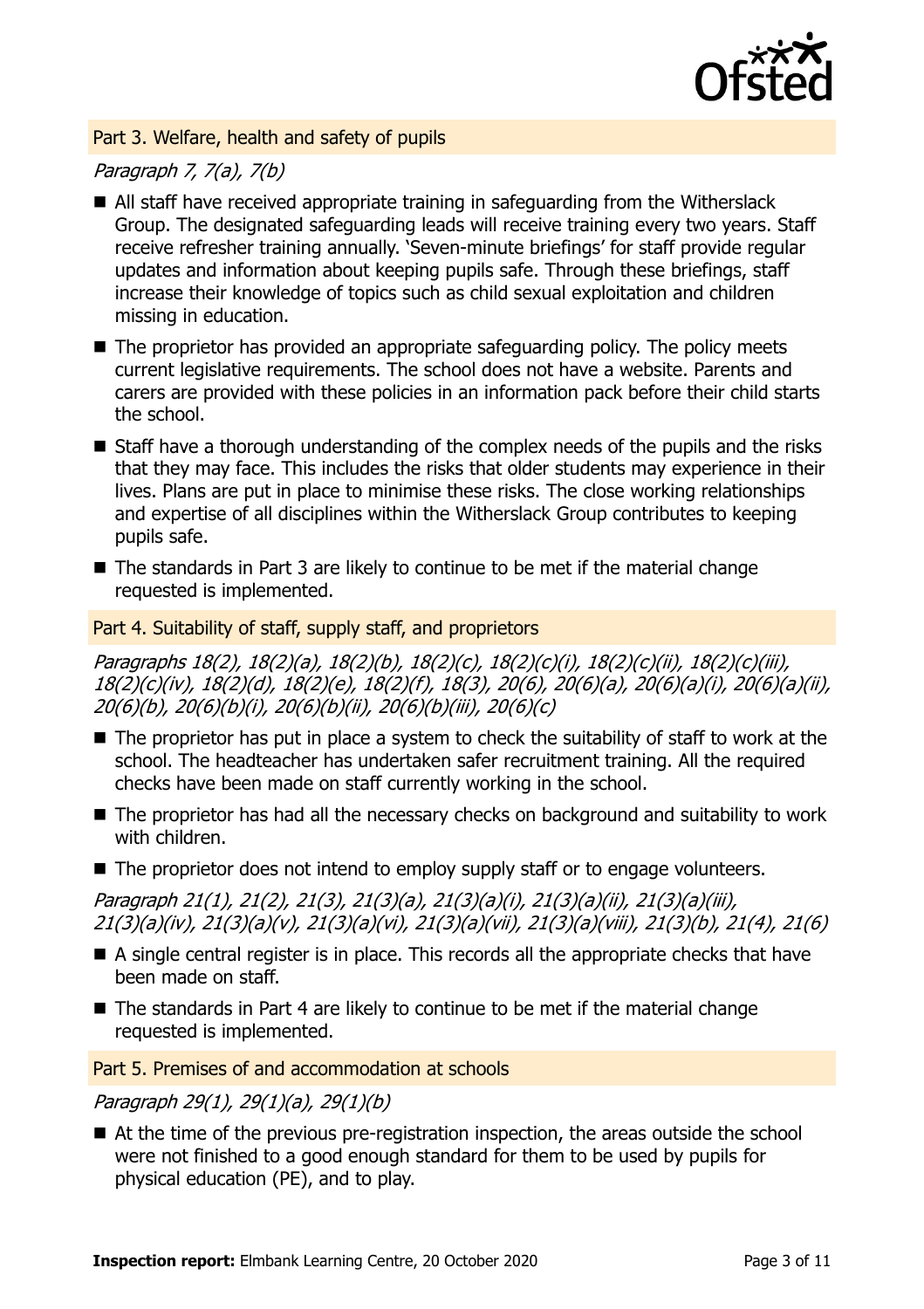

- The grounds have now been completed. There are two grassed areas, separated by a path to the classrooms. A large field next to the school is also available for outdoor activities.
- $\blacksquare$  PE is timetabled to take place both on site and in the community. Rugby, football, badminton and tennis take place on site. A wide range of activities take place in the community, for example horse riding, orienteering, climbing, scuba diving, bouldering and boxing.
- Some pupils are studying to achieve the national indoor climbing award.
- The standards in Part 5 are likely to be met if the material change requested by the school is implemented.

#### Part 6. Provision of information

#### Paragraph 32(1)(c)

- The school does not have a website. However, the headteacher has ensured that parents and carers receive the safeguarding policy. This is provided through a home visit before the child starts at the school.
- $\blacksquare$  The standards in Part 6 are likely to continue to be met if the material change requested by the school is implemented.

#### Part 8. Quality of leadership in and management of schools

#### Paragraph 34(1), 34(1)(a), 34(1)(b), 34(1)(c)

- The headteacher is clear about his purpose and ambitions for the pupils and the school. It is evident from conversations with staff that his high expectations are shared.
- The proprietor and wider proprietor body offer a vast range of expertise, knowledge and experience to the school. The Witherslack Group provides rigorous monitoring of the quality of many aspects of the work of the school. The headteacher is held to account through the presentation of reports and audits to board meetings.
- The proprietor and headteacher understand the importance of ensuring that the school meets the independent school standards consistently. This has resulted in standards that are likely to be met if the material change requested is implemented.
- **Pupils have complex needs. The proprietor and headteacher have put in place risk** assessments to keep them safe. There are strong relationships with other professional teams within the organisation and with parents and carers. This means that potential problems can be picked up early and addressed.
- The quality of the existing curriculum planning, policies and documentation indicate that this high standard would continue into the sixth form.
- The standards in Part 8 are likely to be met if the material change requested is implemented.

#### Schedule 10 of the Equality Act 2010

■ The proprietor has ensured that there is a three-year accessibility plan in place. This plan sets out how the school will improve access to the curriculum for pupils with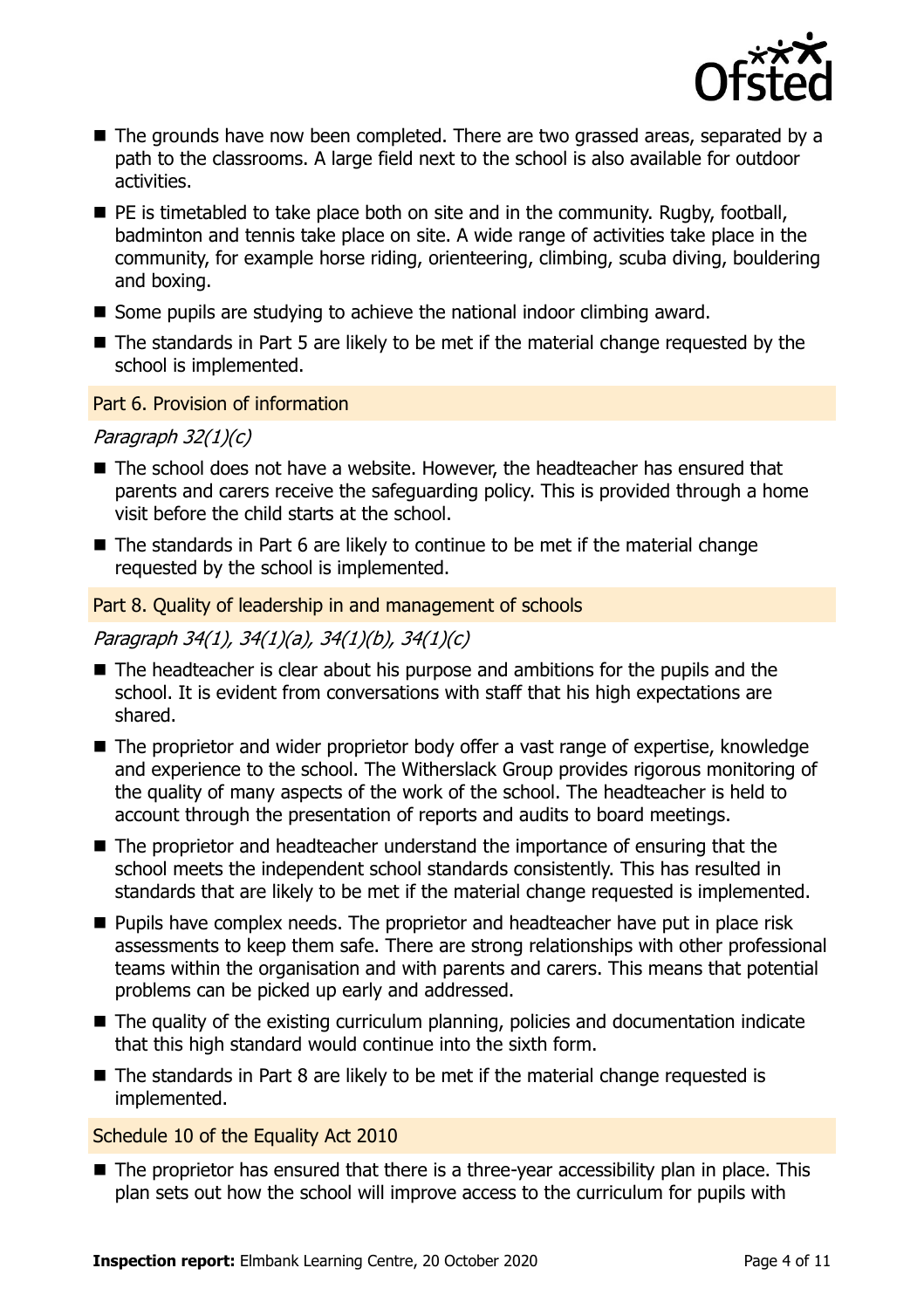

SEND. This will be through training staff to meet particular needs, for example dyslexia, dyspraxia and dyscalculia. Leaders are ensuring that the premises are accessible for all pupils by providing a ramp to the front of the building for wheelchair users.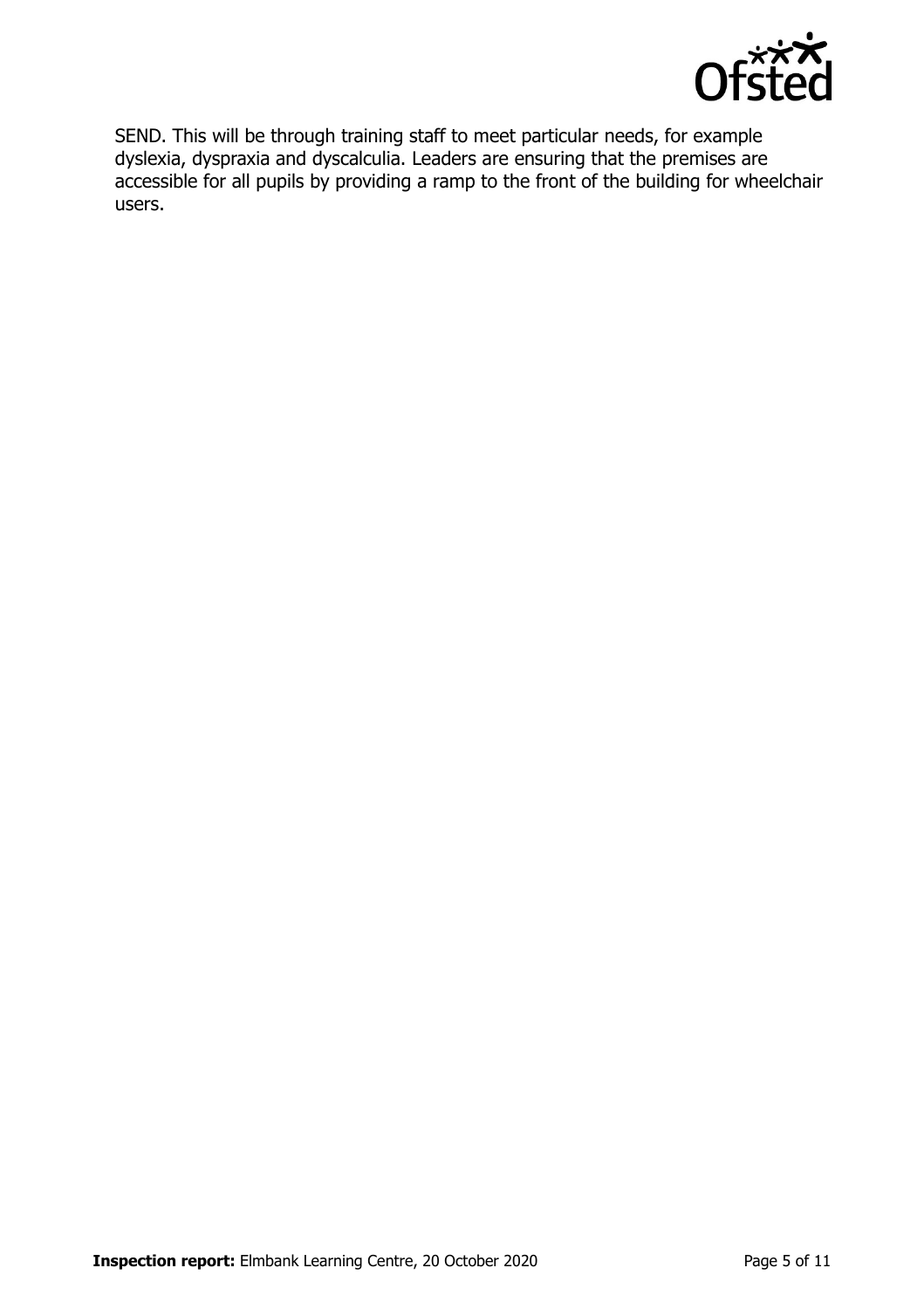

## **Compliance with regulatory requirements**

The school is likely to meet the requirements of the schedule to the Education (Independent School Standards) Regulations 2014 ('the independent school standards') and associated requirements.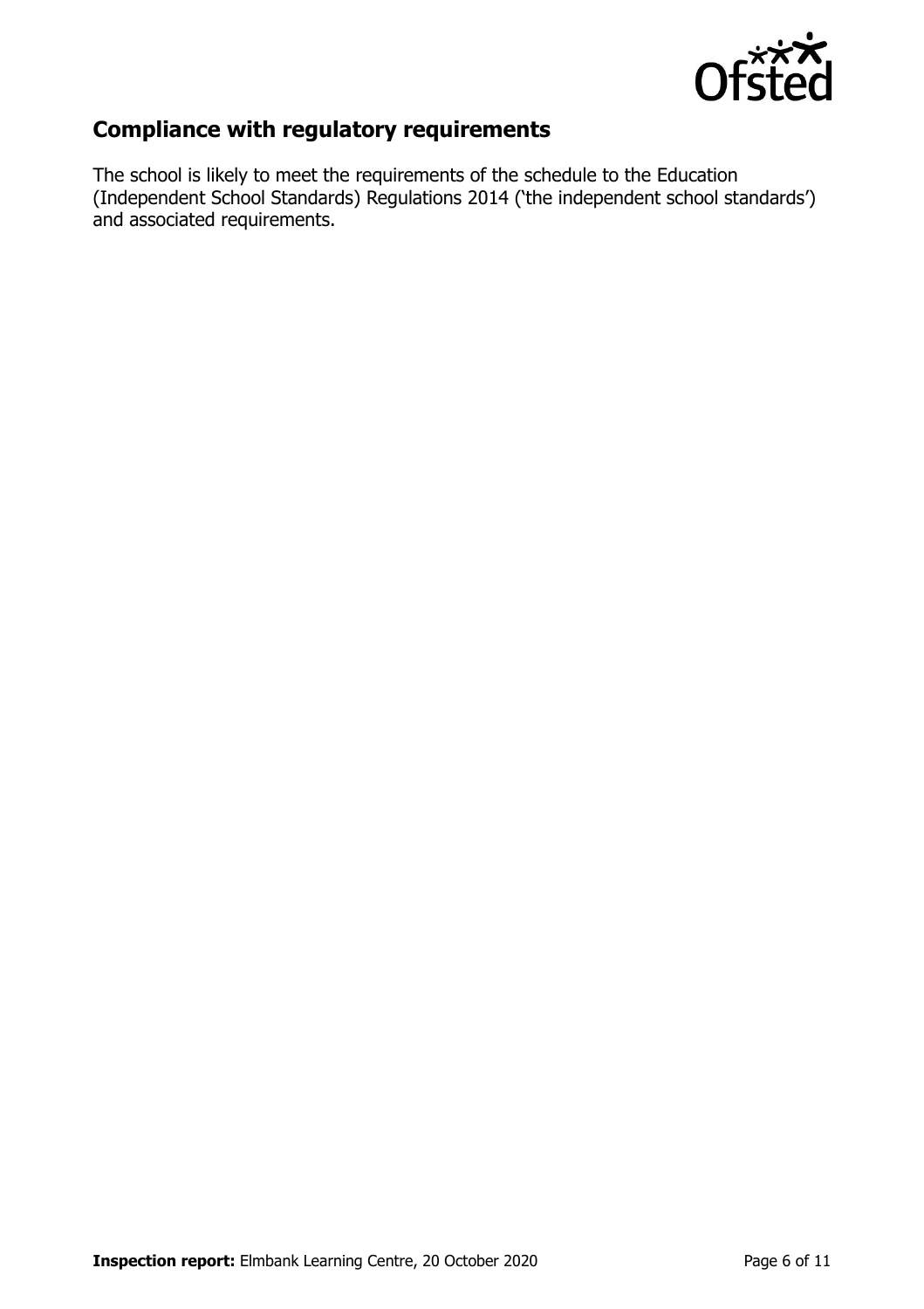

## **School details**

| Unique reference number | 146824   |
|-------------------------|----------|
| DfE registration number | 808/6006 |
| Inspection number       | 10166002 |

This inspection was carried out under section 162(4) of the Education Act 2002, the purpose of which is to advise the Secretary of State for Education about the school's likely compliance with the independent school standards relevant to the material change that the school has applied to make.

| Type of school                       | Independent school           |
|--------------------------------------|------------------------------|
| <b>School status</b>                 | Independent special school   |
| Proprietor                           | Witherslack Group Limited    |
| <b>Chair of Governing Body</b>       | <b>Howard Tennant</b>        |
| <b>Headteacher</b>                   | Alister Sidgwick             |
| <b>Annual fees</b>                   | £74,000                      |
| Telephone number                     | 01539 566081                 |
| Website                              | <b>None</b>                  |
| <b>Email address</b>                 | admin@witherslackgroup.co.uk |
| Date of previous standard inspection | Not previously inspected     |

### **Pupils**

|                                        | <b>School's current School's</b><br>position | proposal       | Inspector's<br>recommendation |
|----------------------------------------|----------------------------------------------|----------------|-------------------------------|
| Age range of pupils                    | 7 to 16                                      | 7 to 18        | 7 to 18                       |
| Number of pupils on the<br>school roll | 4                                            | Not applicable | Not applicable                |

#### **Pupils**

|                         | School's current position School's proposal |       |
|-------------------------|---------------------------------------------|-------|
| <b>Gender of pupils</b> | Girls                                       | Girls |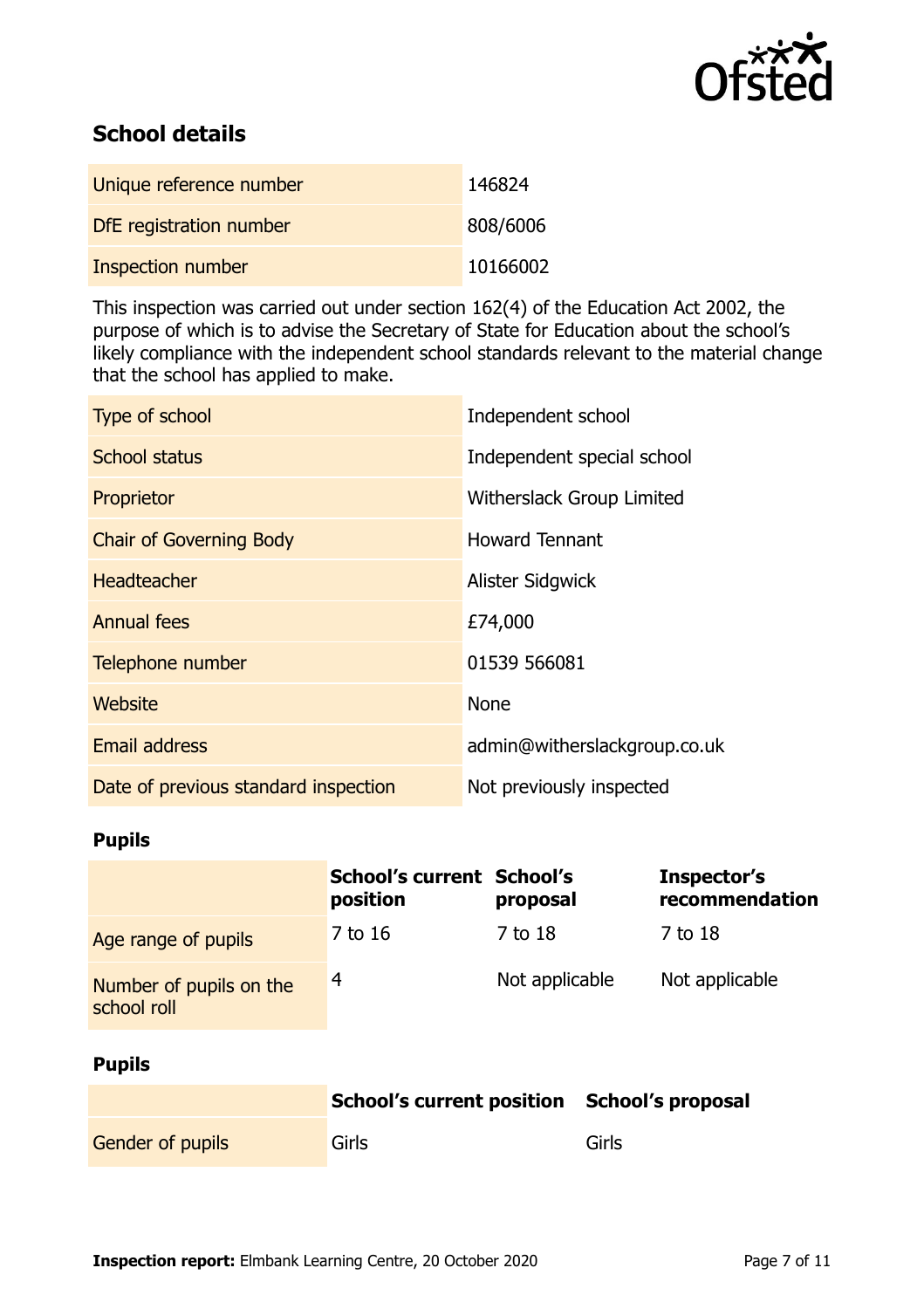

| Number of full-time pupils<br>of compulsory school age                                                      | 4              | Not applicable |
|-------------------------------------------------------------------------------------------------------------|----------------|----------------|
| Number of part-time pupils                                                                                  | -0             | Not applicable |
| Number of pupils with<br>special educational needs<br>and/or disabilities                                   | 4              | Not applicable |
| Of which, number of pupils<br>with an education, health<br>and care plan                                    | $\overline{2}$ | Not applicable |
| Of which, number of pupils<br>paid for by a local authority 2<br>with an education, health<br>and care plan |                | Not applicable |

#### **Staff**

|                                                  | <b>School's current position</b> | School's proposal |
|--------------------------------------------------|----------------------------------|-------------------|
| Number of full-time<br>equivalent teaching staff | 4                                | 4                 |
| Number of part-time<br>teaching staff            |                                  | 0                 |
| Number of staff in the<br>welfare provision      |                                  |                   |

#### **Information about this school**

- This is a very small school situated in a rural location close to Stockton-on-Tees.
- The school is part of the Witherslack Group. The school meets a variety of pupils' needs. These include social, emotional and mental health and autistic spectrum disorder, in addition to other vulnerabilities.
- **Pupils can access support from a mental health practitioner, speech and language** therapy and occupational therapy.
- The school provides a bespoke curriculum which is based on the interests and aspirations of each pupil.
- The school considers pupils referred by the local authority for admission. The school does not take day pupils.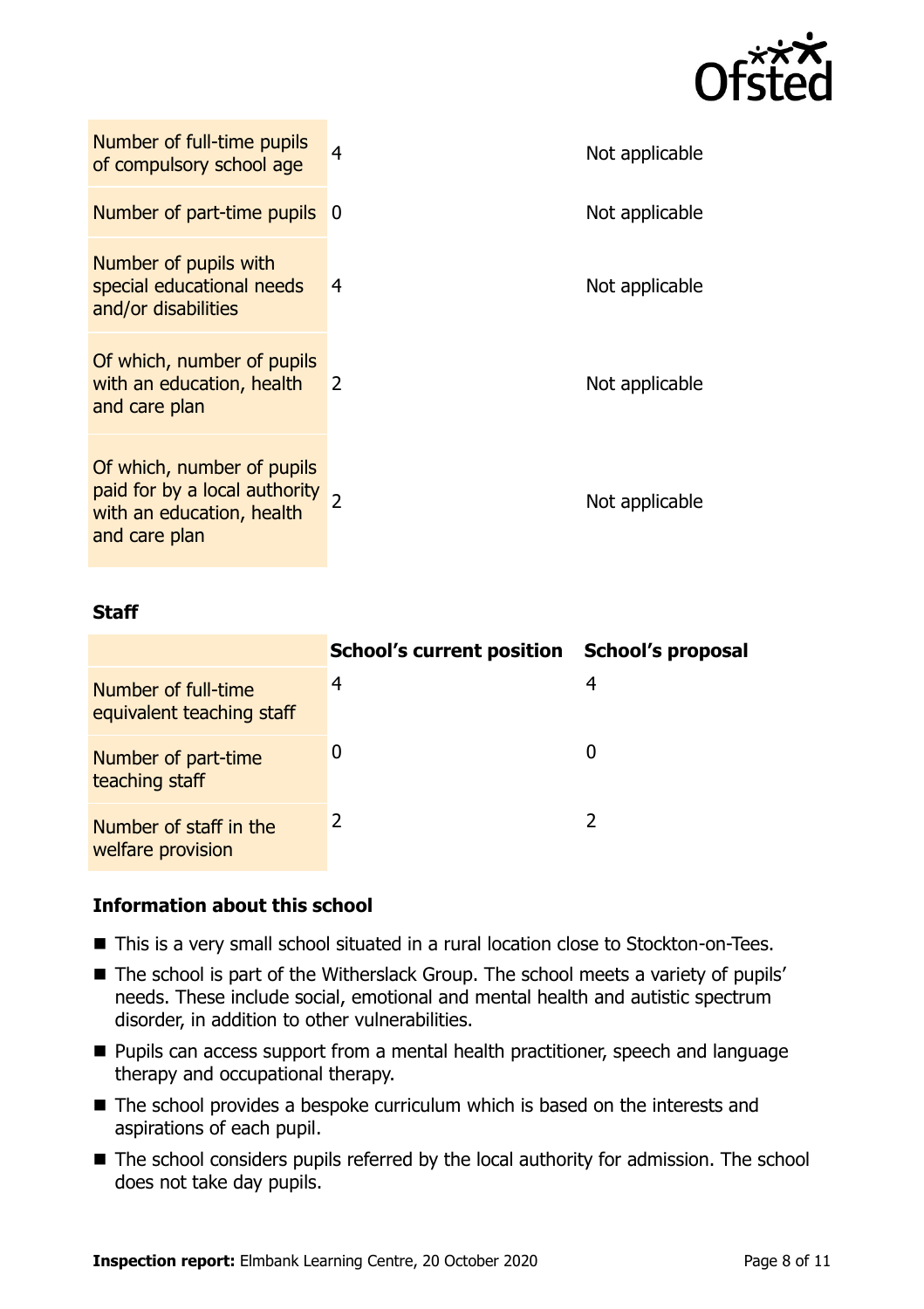

- The school does not have a religious character.
- The school does not use alternative education providers.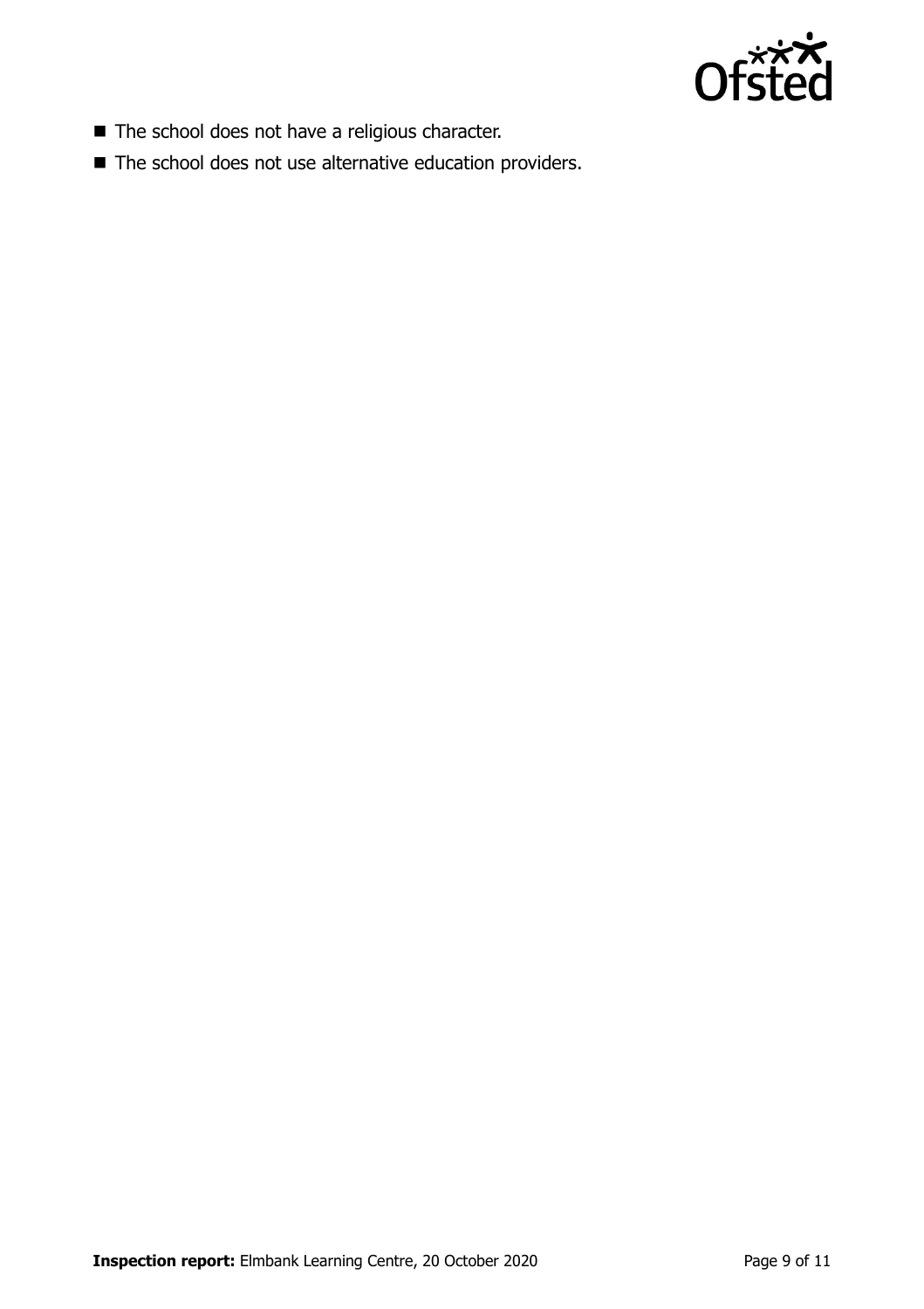

## **Information about this inspection**

- This material change inspection was requested by the school to increase the age range from seven to 16 to seven to 18. It is the school's first material change inspection.
- The school has had one previous inspection. This was a pre-registration inspection in July 2019. The inspector found that it was not likely that Part 5, paragraph 29 and Part 8 would be met. The school opened in August 2019.
- The inspector met with the headteacher and members of the proprietor body.
- The inspector met with the designated safeguarding lead, the lead teacher for the PSHE curriculum, pupils and the corporate parent.
- The inspector looked at a range of documents provided by the school. These included the record of staff employed at the school, safeguarding policies, documents relating to the current and the proposed key stage 5 curriculum and training records.

#### **Inspection team**

Suzette Garland-Grimes, lead inspector Ofsted Inspector